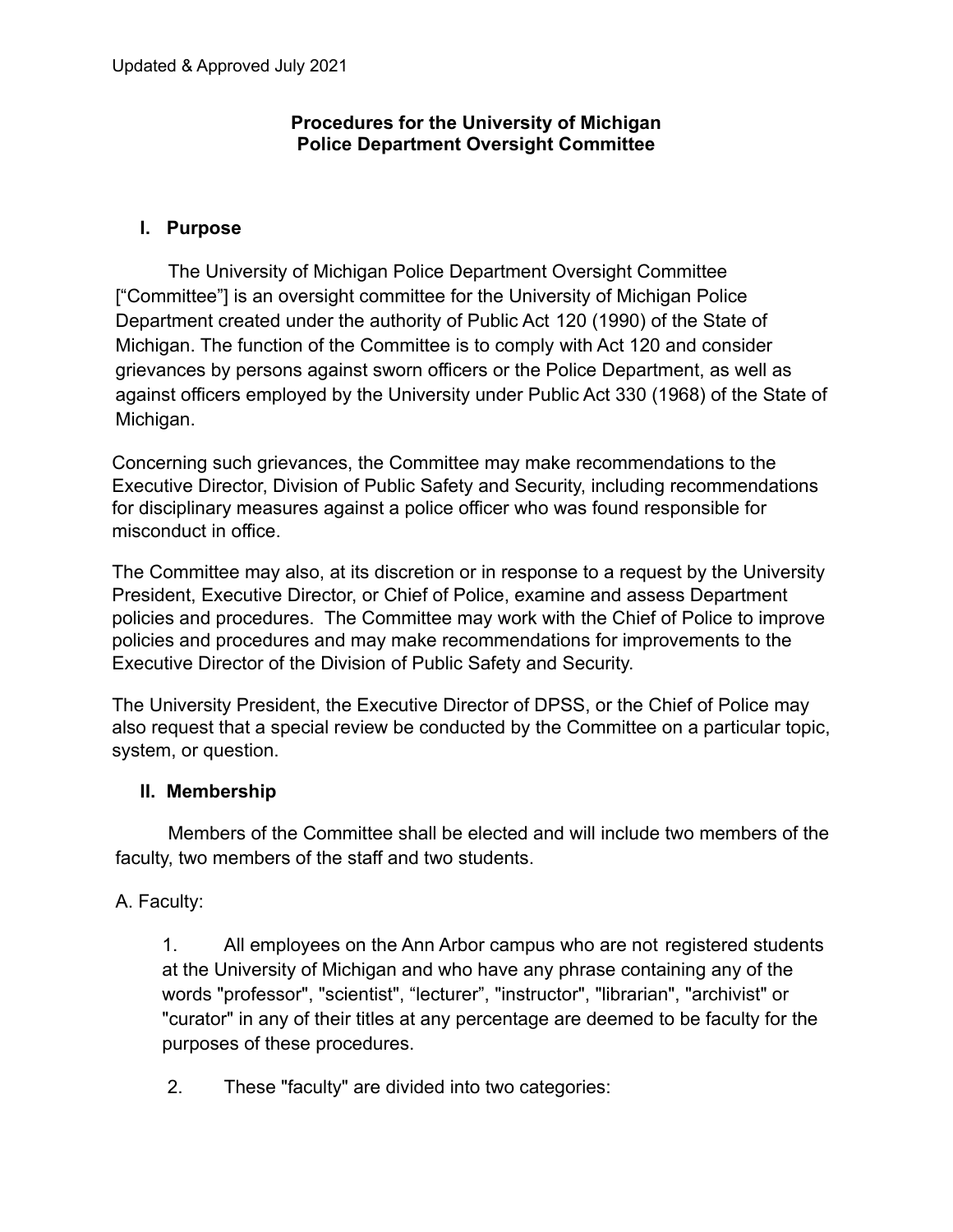- a. Those who are members of the University Senate,[1] and
- b. Those who are not.
- 3. There will be one elected representative from each category:

a. The Senate Advisory Committee on University Affairs (SACUA) will develop a slate of at least two candidates, who are members of the University Senate and who are employed on the Ann Arbor campus, for one of these faculty positions. The Secretary of the Senate will organize an electronic ballot with the aid of the SACUA and University Human Resources offices every other year. Members of the University Senate will vote for one representative from a slate of at least two. The Senate member with the highest vote will then be appointed to the Committee for a term of two years. Vacancies during a term will be filled from the nominating slate in the order of votes.

b. The University Human Resources office will organize an election every other year for one representative for the active faculty who are not members of the University Senate. The slate will be developed by nominations at large and will contain at least two names. Members of this faculty category will vote for one representative from a slate of at least two candidates via an electronic ballot. The faculty member with the highest vote will then be appointed to the Committee for a term of two years. Vacancies during a term will be filled from the nominating slate in the order of votes.

## B. Staff:

University Human Resources will organize the elections for the two staff member representatives. Staff members are employees on the Ann Arbor campus. One staff representative will be nominated and elected by staff members represented by a collective bargaining agreement. The other staff representative will be nominated and elected by all other staff members. These elections will be held on alternating years via electronic ballot. The two staff members with the highest number of votes will then be appointed to the Committee for terms of two years. Vacancies during a term will be filled from the respective ballot in order of the number of votes received.

# C. Students:

Two students will serve one-year terms on the Committee. The University of Michigan Central Student Government will field nominations from the student body and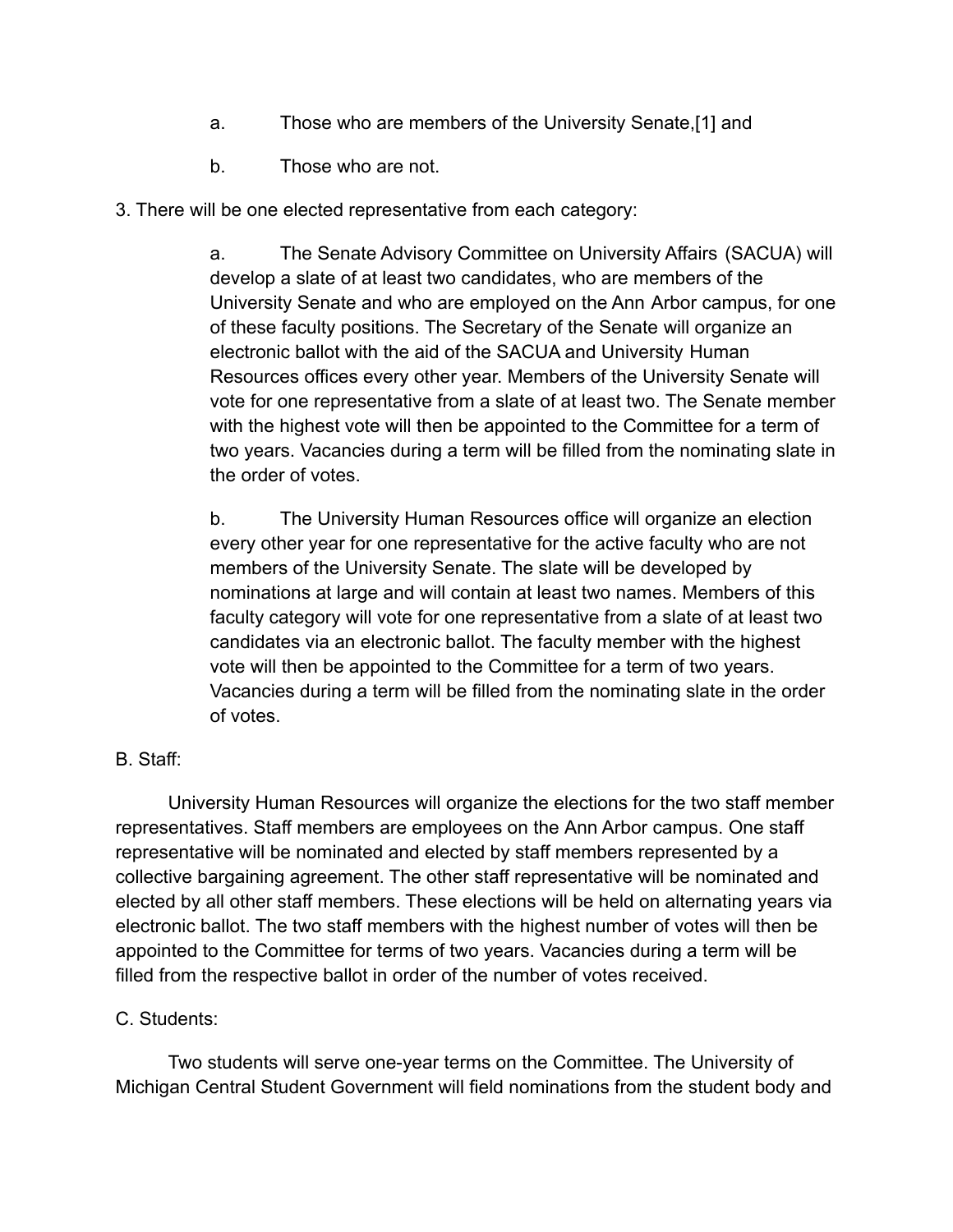administer an election within the student body among nominees for each of the two seats, to be held at six-month intervals.

# **III. Meetings**

The Committee shall meet when in receipt of a grievance filed directly with the Committee. Business may not be conducted unless a quorum of the members is present. A quorum shall be one more than half of the current membership.

The Committee also shall meet two times a year to receive and discuss the semiannual report made by the Police Chief regarding grievances submitted to the Police Department.

# **IV. Confidentiality**

All grievances and reports made to the Committee pursuant to these procedures shall be treated confidentially by the Committee. Information about a grievance will not be released by committee members, except as specified in these procedures, or as required by law. The Committee as a whole may release written statements to advise the public of the procedural status of an ongoing investigation.

## **V. Procedures**

## A. Grievances

1. Grievances about a police officer or the Police Department may be submitted to the Committee by calling (734) 647-7292, emailing pdoversight@umich.edu, or filing a grievance at the office of Staff HR Services, 2005 Wolverine Tower, 3003 S. State St., Ann Arbor, Michigan 48109. Grievances should be presented in writing using the Committee's standard grievance form. Grievances may also be submitted directly to the Police Department. Grievances submitted to the Department shall be reported within five business days to the Committee by the Police Chief. The Police Chief will meet with the Committee on a semi-annual basis to provide a summarized report of all grievances received by the Department during the previous six-month period.

# B. Consideration of Grievances

- 1. Referral to the Police Chief:
	- i. The Committee may refer a grievance to the Police Chief, who shall conduct an investigation or review, in accordance with University policies and procedures. The Committee may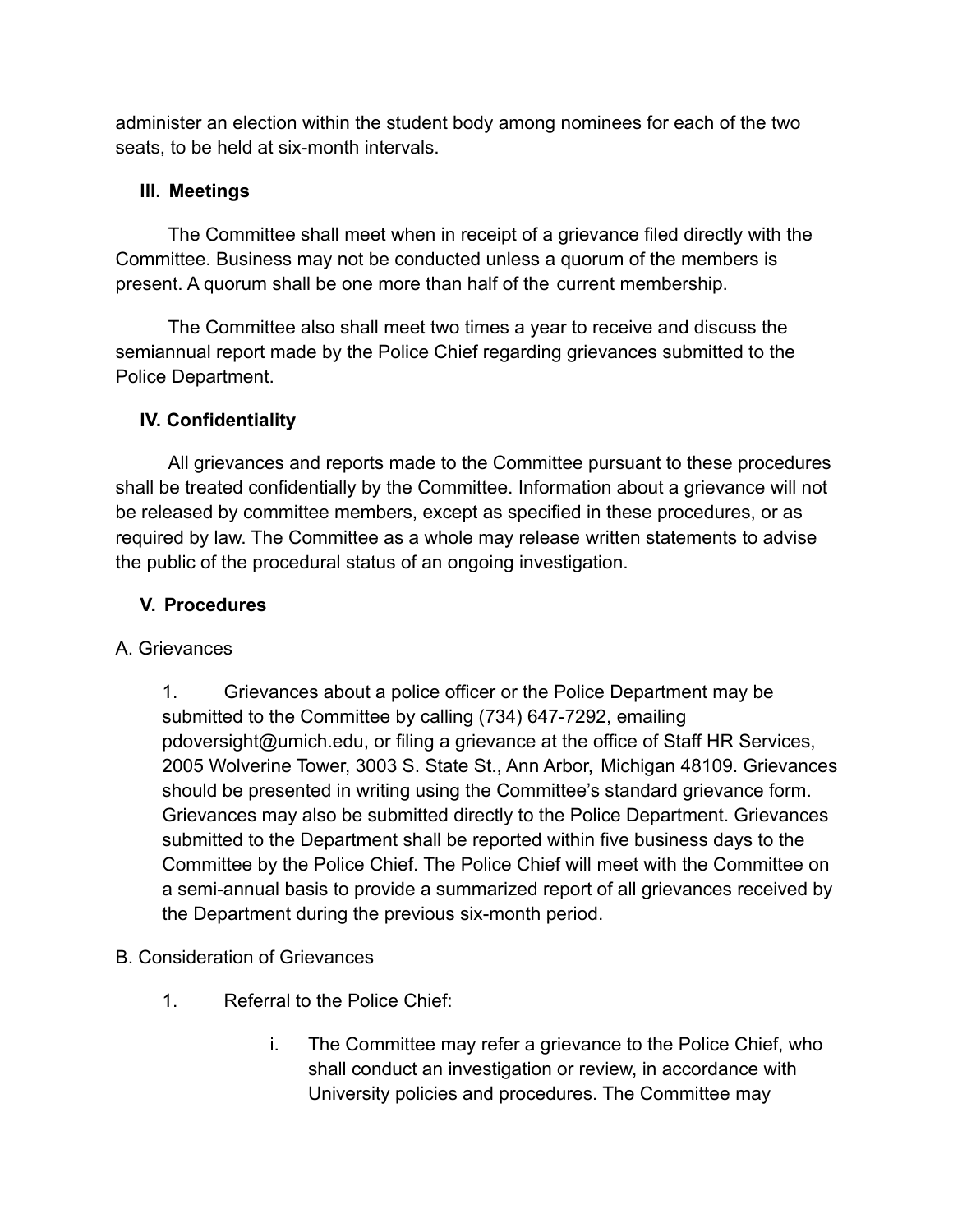supplement the referral with any specific suggestions, recommendations, or concerns it has with regard to the issues to be investigated or reviewed.

- ii. At any time, the Committee may request, and the Police Chief shall provide, an interim report on the progress of an investigation/review of a grievance submitted to her or him. The report may be oral and/or in writing.
- iii. Upon completion of the investigation or review, the Police Chief shall make a report to the Committee. The report shall include a summary of: the steps followed, the findings and conclusion, any actions taken, and an explanation for any unreasonable delays. The report may be oral and/or in writing. The Committee may accept the report as final, or it may ask the Police Chief to investigate further and submit another report, or it may choose to conduct additional investigation on its own.
- 2. Consideration by the Committee:
	- i. The Committee may conduct its own hearing of any grievance submitted to it. In conducting such a hearing, the Committee may question any employee reasonably believed to have any information relevant to the grievance, and such employee will meet with the Committee in a timely fashion, on terms that are consistent with the University's policies, procedures, and labor agreements.
	- ii. If the Police Chief objects to the hearing, the Police Chief may register that objection to the Committee. If, after receiving the Committee's response, the Police Chief continues to object, the Police Chief may appeal to the Executive Director, Division of Public Safety and Security. If the Executive Director supports the appeal, the matter shall be referred to the President for a decision.

3. Committee Action. Upon completion of the investigation of a grievance, the Committee may:

> i. Determine that no further action is warranted, and notify all affected persons of that decision.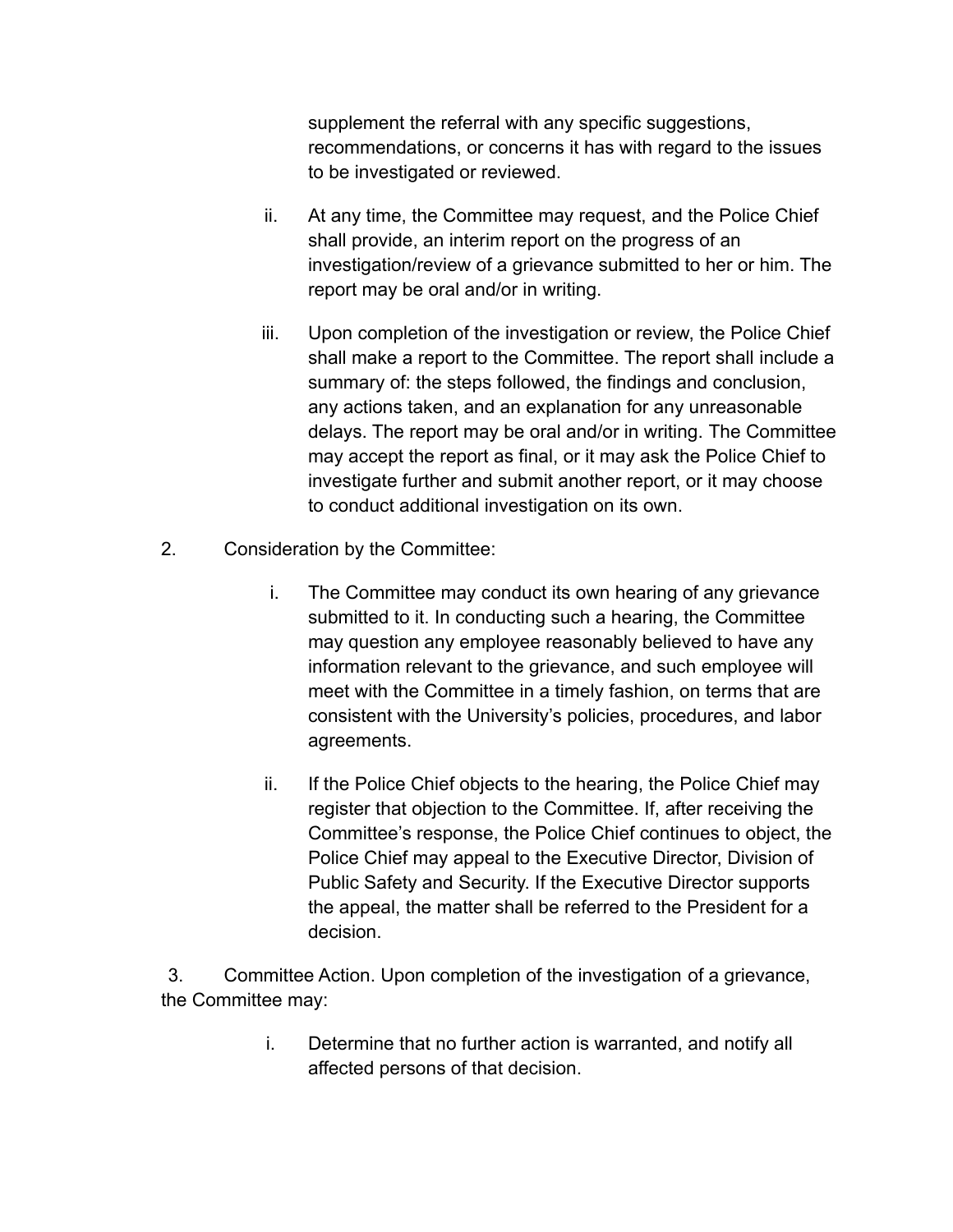ii. Report its findings and recommendations – including any recommendations for disciplinary measures against any officer of the Police Department – to the Executive Director, Division of Public Safety and Security of the University. No portion of any such report that contains confidential information provided to the Committee shall be made public unless required by law. The Executive Director shall review the report and advise the Committee of the disposition of the matter.

## C. Review of Department Policy and Procedure

1. The Chief, except to the extent provided by applicable privacy exemptions, will provide to the Committee upon request, access to any Police Department policy and procedure document for Committee review and assessment.

2. When the Committee initiates a policy review, upon the request of the University or on its own initiative, the Committee, consistent with its independent oversight role, may provide recommendations to the Chief.

3. The Chief will be provided an opportunity to address Committee questions as well as to engage with Committee members on developing and implementing any policy changes.

4. Upon reviewing the Committee's recommendations, the Police Chief shall report to the Committee the actions that the Department intends to take in response to the recommendations. This initial report will be given to the Committee within 30 days, with the option to extend the timeline an additional 30 days if circumstances require.

5. After any policy modifications pursuant to the Committee's recommendations have been implemented, the Police Chief will issue a final report of actions taken or not taken. The report shall include the findings, conclusions, and the reasoning applied. The report may be oral and/or in writing, or in writing upon request of the Committee. The Committee may; 1), accept the report as final or 2), ask the Police Chief to consider additional input and revise the report. If the Committee and Police Chief do not come to a consensus, the Committee can request to elevate the recommendation to the Executive Director of the Division of Public Safety and Security for further consideration.

6. At any time in the process, the Committee may request, and the Police Chief shall provide, an interim report on the progress of a response to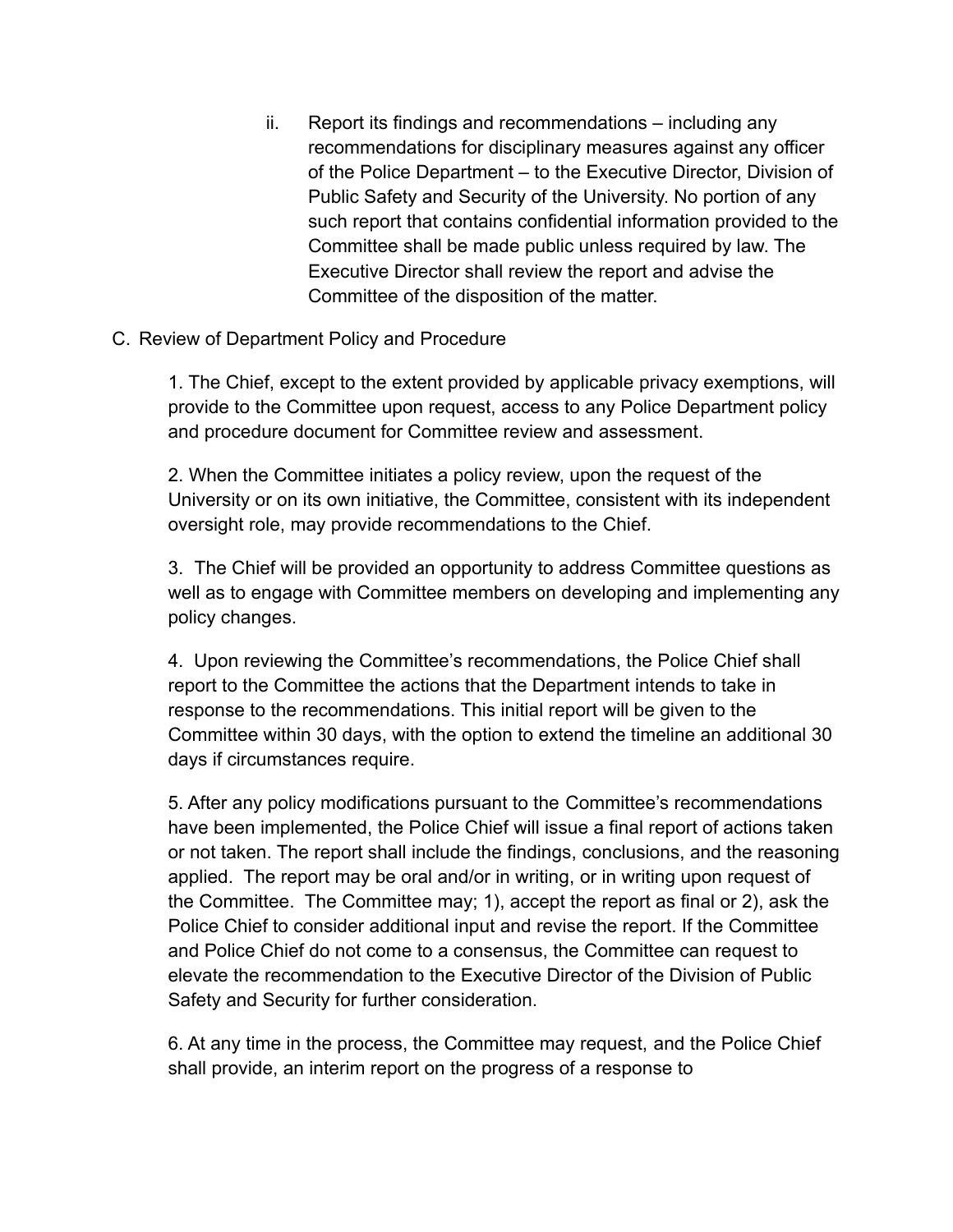recommendations submitted to her or him. The report may be oral and/or in writing.

D. Special Reviews

1. The Executive Director of DPSS or the President may request the Committee to review a particular topic, system, or question that exceeds the scope of a policy review.

2. A request for a review will be communicated to the Committee and Chief in writing and will describe the goals and scope of the Review.

3. As necessary to meet the requirements of the Review, the Chief will provide broad access to relevant information and materials.

- i. On request of the Committee, the Department shall, except to the extent provided for by federal or state law, a collective bargaining agreement, or legally recognized privilege, or to the extent it poses a threat to the safety of the public or a police officer, provide the Committee with all relevant information and materials the Committee requests.
- ii. If the Department believes that some requested information or materials, though relevant, should not be produced under this subsection, they shall describe the information and materials withheld and state with particularity why they should not be produced.
- iii. A Department decision to withhold materials requested by the Committee may be appealed to the Executive Director of DPSS.
- iv. If the Executive Director of DPSS denies the appeal, the Committee may request a review by the President or designee for a final decision.

4. The Committee may request authorization to conduct a Special Review. Such requests shall be submitted in writing to the Executive Director of DPSS and shall include a statement of facts and circumstances reasonably establishing the necessity of, and scope for, the requested Special Review.

> i. If the Executive Director of DPSS denies the request for a Special Review, the Committee will be notified in writing. The Committee may submit an appeal of the denial to the President or designee.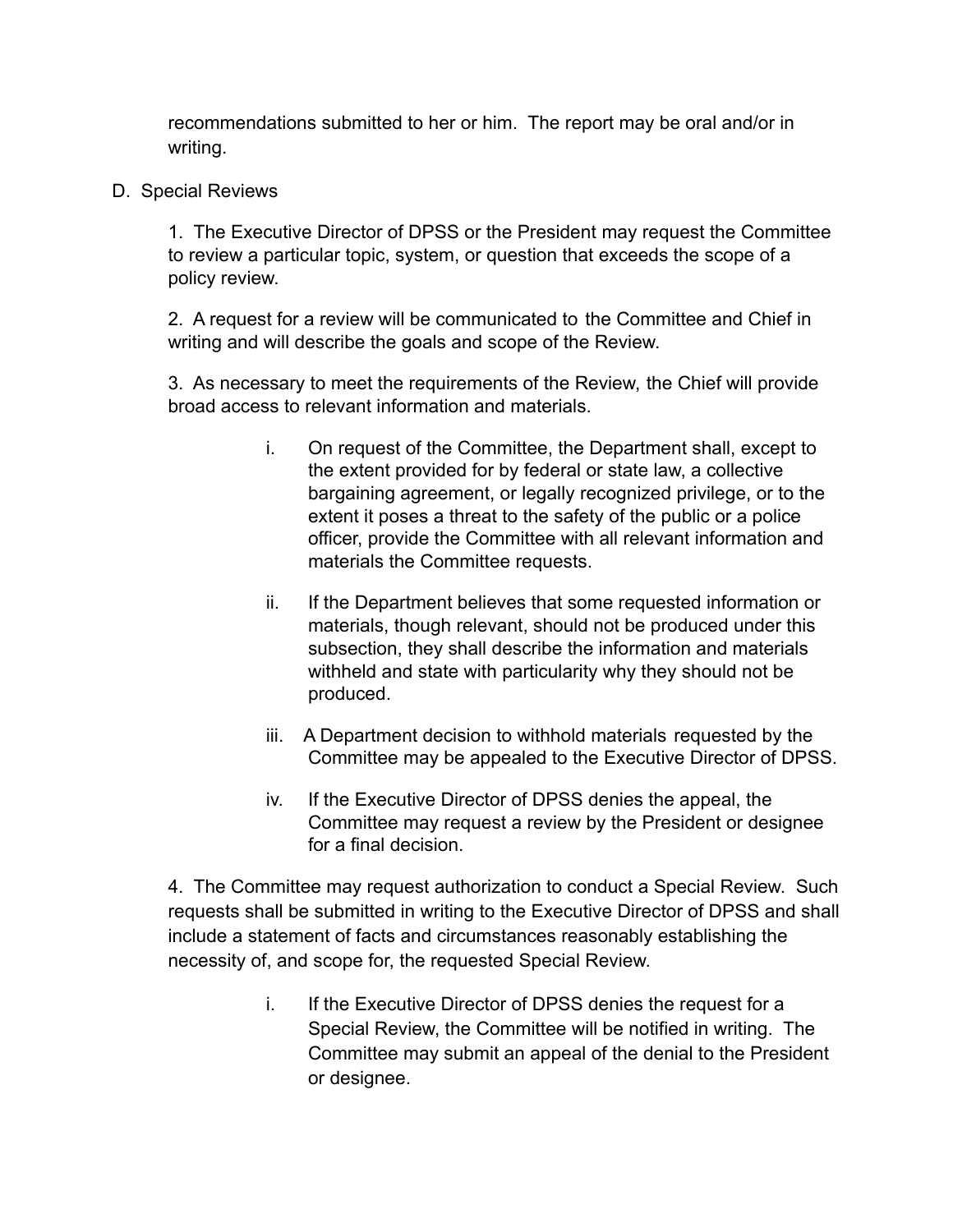iii. The President or designee will issue a final decision, which will be communicated to the Committee in writing.

5. If the Executive Director of DPSS (or upon appeal, the President) approves the request for a Special Review, the Committee may proceed with the Special Review.

- ii. Upon completion of the special review, the Committee will issue its written recommendations to the Police Chief.
- Iii. The protocols established for Policy Reviews in Section C3-C6 above will be followed.
- E. Public Engagement

In the interests of transparency and accountability, the Committee may choose to release public reports related to individual grievances, reviews, or special reviews.

To the extent that the Committee makes public statements, such statements will be done in compliance with applicable laws, regulations, and policies as well as with respect to the privacy interests of individuals involved in a grievance, such as the officers, complainants, victims, witnesses, or others involved.

For the purpose of meeting this obligation, the Committee will share public communications in advance with the Executive Director of the Division of Public Safety and Security. The Executive Director or designee should respond within 30 days to notify the Committee if the report can be publicly released without edits, with the option to extend to 60 days if circumstances require. If the Committee and the Executive Director disagree about whether particular information complies with applicable laws, regulations, policies, and privacy concerns, the Committee and the Executive Director will elevate the issue to the Vice President and General Counsel. The Vice President and General Counsel will advise the President on any related legal issues and the final disclosure determination will be made by the President. The President should make every effort to respond within 30 to 60 days of receiving the report from the Executive Director.

## **VI. Administrative Support**

University Human Resources will provide administrative support to the Committee, including receipt of grievances submitted to the Committee, logistical and communications support for the nomination and election processes for faculty and staff representatives, and any other needs identified by the Committee.

## **VII. Approval of Procedures**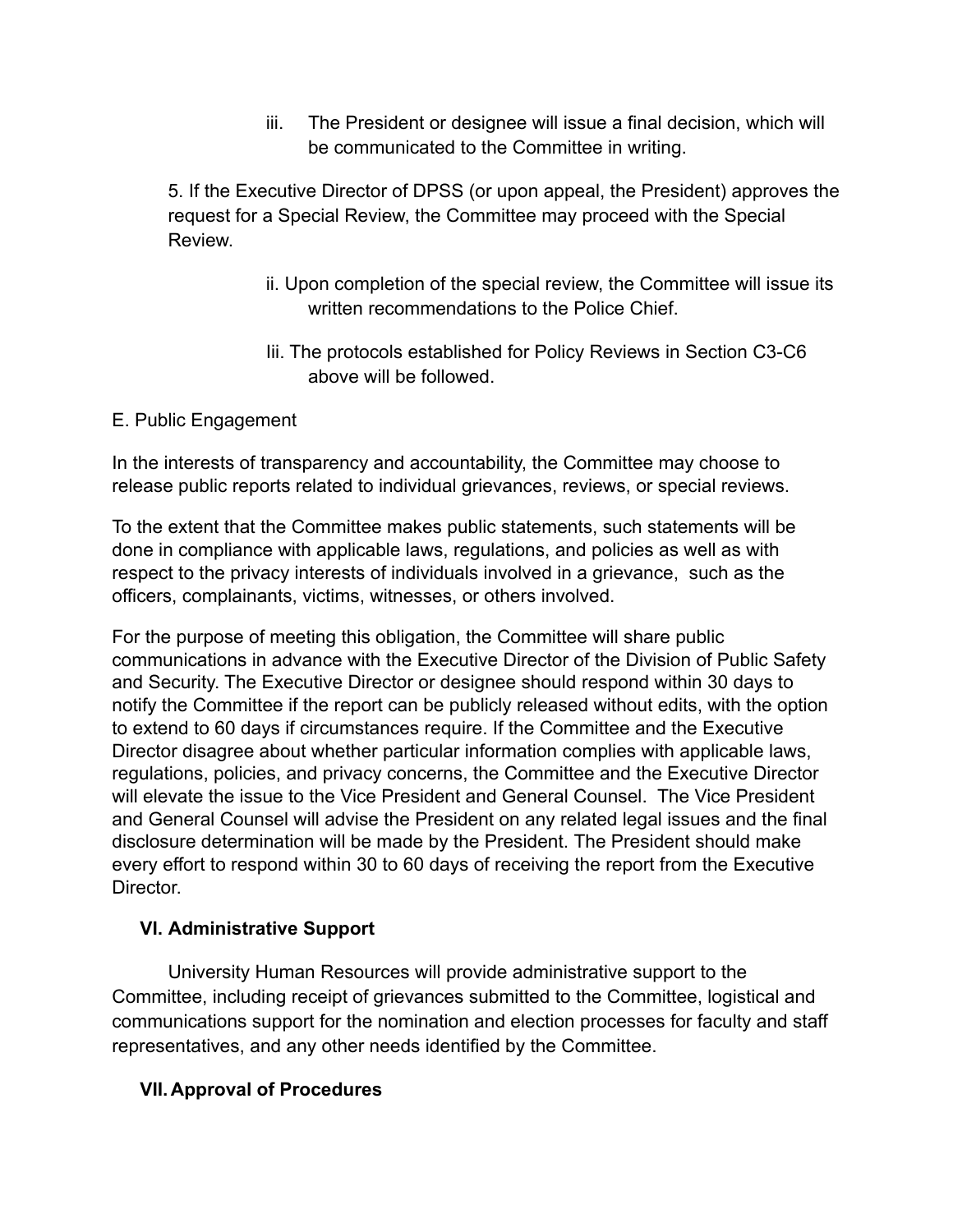These procedures must be reviewed by the Office of the General Counsel and approved by the Executive Director, Division of Public Safety and Security or the President. If the Committee proposes changes to the procedures, the Executive Director, Division of Public Safety and Security may approve them; however, only the President may reject them.

Approved by the Committee, without dissent, on March 1, 1996; approved by the Executive Vice President and Chief Financial Officer, with modifications, May 3, 1996; modifications accepted by the Police Grievance Committee, without dissent, May 3, 1996. Modified by the Committee, without dissent, September 12, 1996.

Approved by the Committee, without dissent, on February 4, 2010; approved by the Executive Vice President and Chief Financial Officer on February 4, 2010.

Amendments approved by the Committee, without dissent, on March 19, 2013; approved by the President on April 17, 2013.

Wording updates approved by the Committee, without dissent, on April 15, 2020; approved by Office of General Counsel May 5, 2020.

Amendments approved by the Committee and DPSS leadership May 2021 with OGC review. Amendments reviewed and approved by the President without modification in July 2021.

\*\*\*\*\*\*\*\*\*\*\*\*\*\*\*\*\*\*\*\*\*\*\*\*\*\*\*\*\*\*\*\*\*\*\*\*\*\*\*\*\*\*\*\*\*\*\*\*\*\*\*\*\*\*\*\*\*\*\*\*\*\*\*\*\*\*\*\*\*\*\*\*\*\*\*

Rules of the University Senate for definition of faculty membership:

### THE UNIVERSITY OF MICHIGAN

RULES OF THE UNIVERSITY SENATE ASSEMBLY AND THE SENATE ADVISORY

COMMITTEE ON UNIVERSITY AFFAIRS (Last revised January 2009)

ARTICLE 1. THE UNIVERSITY SENATE

Section 1. Membership (Revised December 2008)

The University Senate shall consist of all members of the professorial staff, the executive officers of the University, the dean of each school or college, such members of the research and library staff as may be designated in accordance with standards